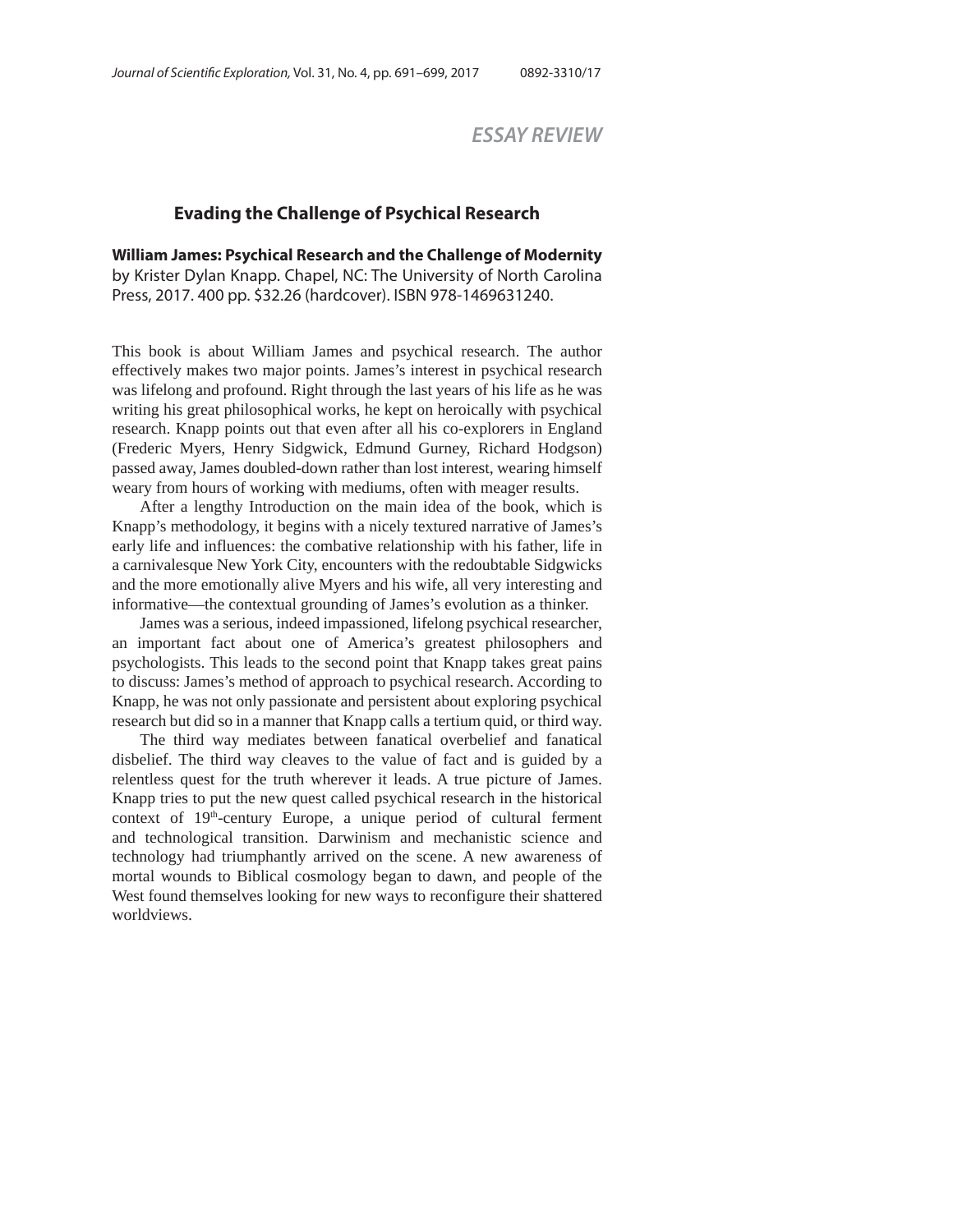## 692 *Obituary*

With biting concern by many, there were issues about basic human identity. To get simple about it: Am I an immortal soul or a swirl of atoms in the void? The new philosophy sent shivers of angst through the more conscious and reactive part of the populace; and people began to respond in curious ways to their traditional beliefs being undermined by science.

One response was a new movement called Spirtualism, started by the Fox sisters in 1848 in upstate New York. In other places, revolutions were afoot, and empires threw out their tentacles and cannon fodder as the scientific age began to feel its oats.

James, thanks to his capacious sensibility, was attuned to all the tensions, hopes, and uncertainties arising from this vast, unfolding, psychic dislocation. He engaged and had to face spiritualists who had strange experiences causing them sometimes to over-believe and over-emote—not of course the cool way of the philosopher or the scientist. But James also had to deal with professional colleagues, know-it-all, hard-headed materialists.

James avoided the excesses of both sides of the quarrel. This is Knapp's tertium quid. The author throughout the book comes back to his thesis, and James becomes the posterboy of the third way as Knapp elaborates on it in great detail. Knapp continually likes to show how James enthusiastically began on a topic related to psychical research and always had second thoughts but never gave up trying to capture the elusive truth. The persistent effect as the pages turn is to suggest that James was always doubting and qualifying his views on the subject at hand, especially regarding any serious claims about supernormality.

But James did come to definite conclusions; early on, for example, his "white crow," Mrs. Piper, convinced him of the reality of telepathy—a fact whose importance Knapp seems to minimize—after all, here is a challenge *to* "modernity," that is, to the rise of scientific materialism. James comes out decisively on the side of soul and despises the facile reductionism that would reduce St. Teresa to some idiosyncrasy of her brain, a point he makes in *The Varieties of Religious Experience.*

In "The Final Impressions of a Psychical Researcher," he refers to the phenomena called "psychic" as "phenomena of which the supply seems inexhaustible but which scientifically trained minds mostly refuse to look at" (Murphy & Ballou 1960:309). This is an important and distressing finding. The phenomena, he discovers, are abundant, but most scientists refuse to look at the evidence. And the really depressing fact is: It hasn't changed. It's the same scene today. Phenomena still abound, and we still have a minority of serious students of the subject and a majority of illinformed people who reject it out of hand. This is definitely *not* what Knapp calls our attention to.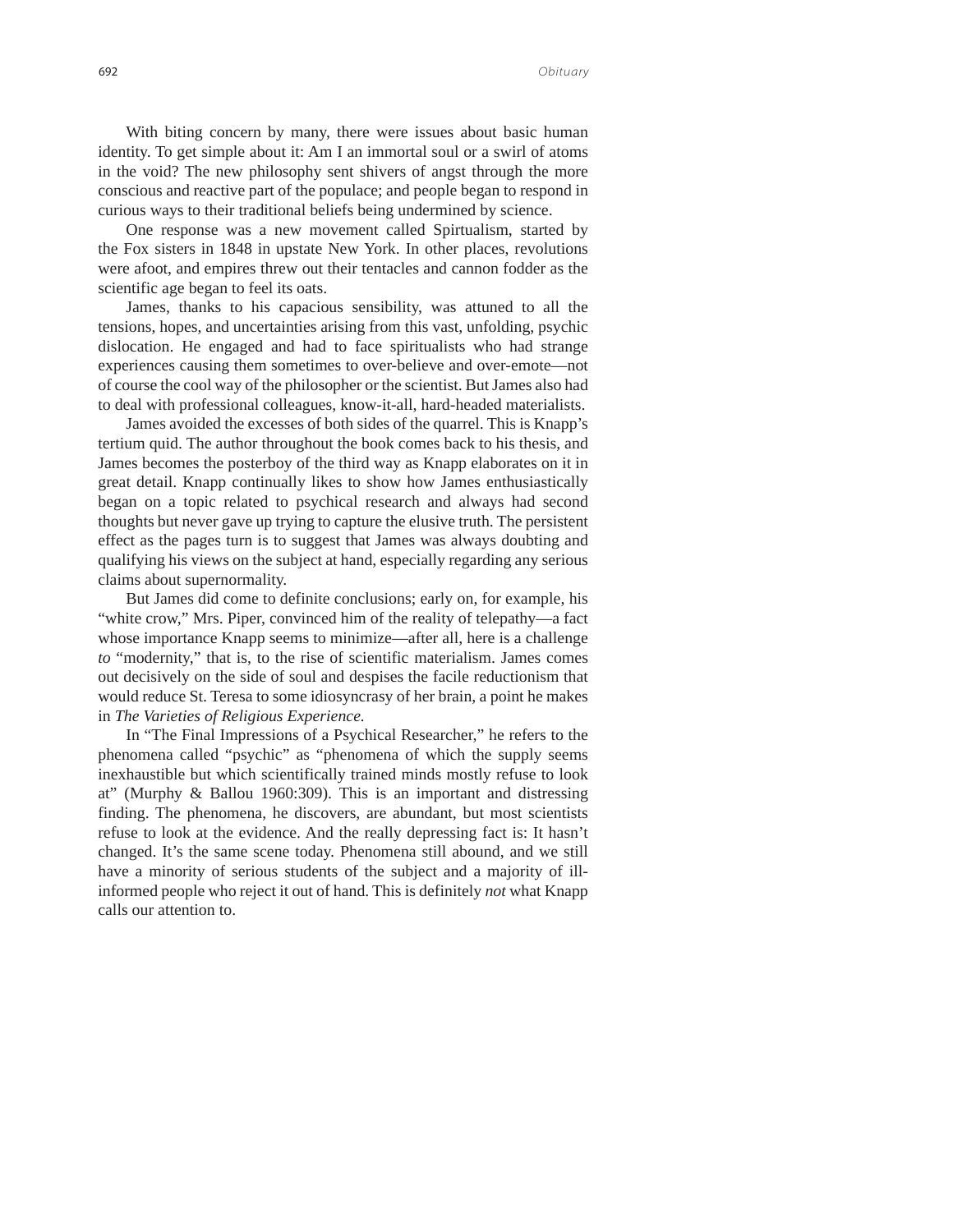*Obituary* 693

On page 2 of the book, we find an explanation of the author's reluctance to appear sympathetic to psychical research. Considering James's interest in "exceptional mental states," Knapp suddenly announces:

An organized pseudoscientific movement known as 'psychical research' organically emerged in the Western world, reaching its apogee in fin de siecle England, France, Germany, Italy and the United States. . . .

If you believe that psychical research is a pseudoscientific practice, you will tend to ignore or downplay evidence clashing with your belief. This explains why the author constructs his narrative around James toward negative conclusions on the reality of survival and of the paranormal.

The author is intent on proving his peculiarly conceived thesis, but seems less curious about psychical research, and is even less fair to the other founders of psychical research. Myers, whom he castigates for "gushing" and "gullibility" several times, is too "theologically" oriented to qualify as being objective enough to rank as a practitionor of the third way. (There are, however, moments when Myers is treated fairly but grudgingly.) Knapp, in fact, declares that none of the founders of psychical research such as Sidgwick, Gurney, and Hodgson qualify as tertium quid devotees because they all came out of a religious, "theological" tradition. To say this about Henry Sidgwick, who was famous for his critical intellect, is particularly incredible. What is credible is that the author has committed the fallacy of arguing ad hominem.

Despite noting the author's useful and interesting background historical discussions, the reader is not getting an accurate account of psychical research. The third way is to be relentless about facts, but I don't see that scrupulous attention to facts here, and if anything William James is used in this book as a foil to diminish psychical research.

Take the treatment of one of the most famous physical mediums, Eusapia Palladino. The author cherry-picks what is needed to dismiss Palladino as "a cheater." Period. Without acknowledging that most researchers knew all about her often clumsy efforts at deception, and knew how to control for them. In part, this "know-how" consisted of treating her like a human being, and recognizing that her rare talents were not unlike the rare talents of any performing artist. I find no reference here to Eric Dingwall (a practitioner of the "third way") on Palladino. The essay he wrote on her is indispensable, a detailed analysis of the extraordinary phenomena of this physical medium, the variety of investigators including Henri Bergson and Madam Curie, and examines *in detail* the issue of fraud, showing that it cannot be used to explain away the mass of her positive phenomena (Dingwall 1962).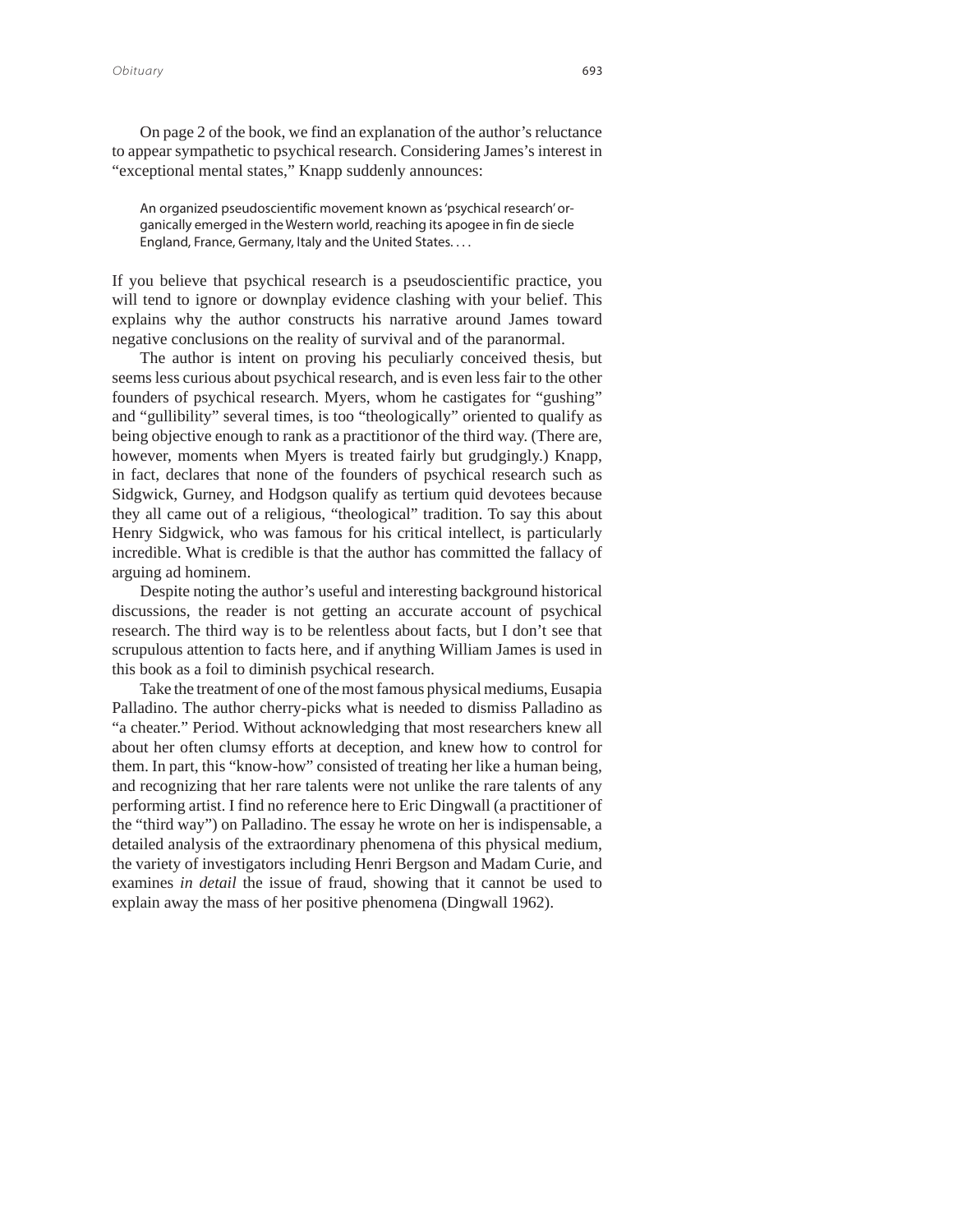Dr. Joseph Maxwell argues that the Sidgwick group virtually encouraged her trickery by their insensitive treatment of the medium (see *Metapsychical Phenomena* (1905), Appendix A). With the exception of Myers and his wife, the English researchers showed no interest in the subtle psychology of mediumship. Apparently, Eusapia was not invited to join the Sidgwicks at the dinner table; this would not have put her at ease nor been conducive to the expression of her powers. Among the many controlled studies of Palladino demonstrating her physical phenomena that Knapp doesn't mention is perhaps the most compelling, conducted by Feilding, Baggally, and Carrington, seasoned researchers and knowledgeable in matters of legerdemain. All three concluded without even minimal hedging on the reality of her phenomena (Feilding 1963). It cannot be part of the vaunted third way to blithely omit the most powerful evidence in favor of an empirical claim. Eusapia Palladino was a major part of psychical research, and among the most studied by multiple investigators. Any historical treatment of the period needs to get her story straight.

Knapp quotes James, "once a cheat, always a cheat," which was the working principle of the English Society for Psychical Research. James at first thought this a good idea, a way to expedite research. But Knapp uses the maxim to dismiss without discussion the mediumship of Eusapia Palladino. James immediately goes on to say that the maxim is "irrelevant" because simplistic, and launches into the psychological subtleties of lying and cheating. He notes that scientific men sometimes cheat, especially in public lectures, and then gives an example of himself once having cheated in the course of a public lecture, introducing a fiction to support a point he was trying to make. The issue here is that Knapp leaves all this out of his discussion, abridging James as a thinker in order to carry out his predilection for diminishing psychical research.

Knapp uses his thesis of tertium quid as an excuse never to make it seem that he is guilty of holding any positive conclusions about the findings of psychical research. The tertium quid idea is used to distance himself from all the challenging aspects of the material at hand. I understand it might seem dangerous for a serious scholar to appear sympathetic to the controversial material of psychical research. But James did not invest himself so powerfully in psychical research as an exercise in avoiding the extremes of rigid disbelief and blind credulity. He was himself a passionate extremist in the study of psychical research and made positive claims that were totally at odds with the authoritative disbelievers around him whom he didn't hesitate to oppose. James had the kind of courage that the majority of middling scholars then as today tend for pragmatic reasons to lack.

Knapp suggests that James was free from religious need or interest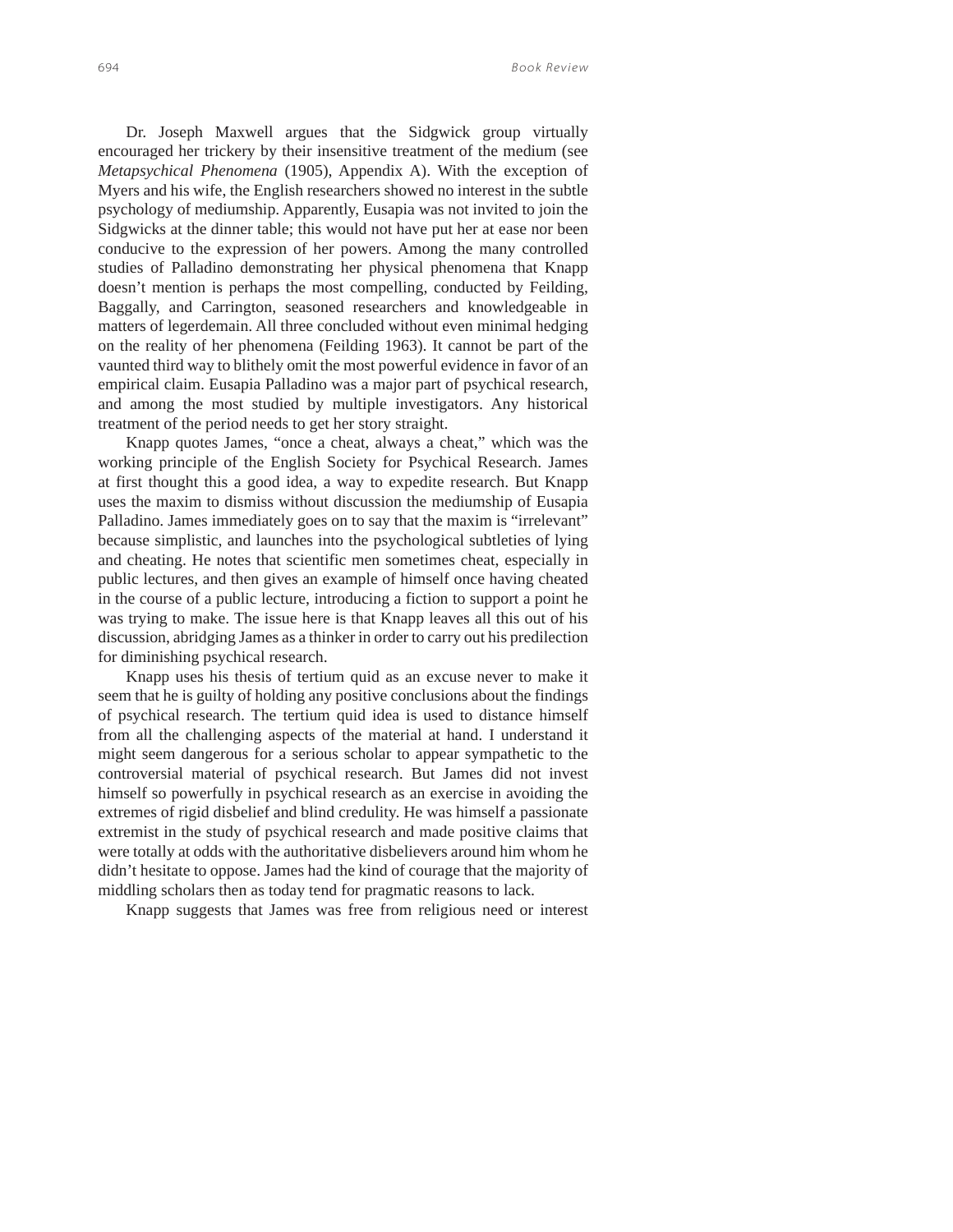in survival and was therefore the more honest and reliable investigator. I question this view and think all scientific inquiry of any worth is bound to be driven by all sorts of passion, pre-conception, and intense bias—all with varying degrees of self-awareness. Creative science is a much messier affair than we might suppose, a theme discussed to great effect in the books of Paul Feyerabend.

Myers was romantically passionate about survival, but that didn't prevent him from being an extraordinary researcher, psychologist, and critical thinker. The passion may have skewed some of his judgments, but it may have also helped him to see things that more cold-blooded types fail to see. James's passion to explore psychical research was as strong as Myers', evinced by his work and writings, but it was tempered and more discreet.

On page 259, Knapp remarks that James, "baffled" by the alleged evidence of Hodgson's spirit return, lists "telepathy" as one of the possible counterexplanations. It is of course true that telepathy from the living may be invoked to explain some piece of apparent survival evidence. For that to work you have to accept that telepathy is real. Explaining apparent survival evidence by the psychic ability of living agents is still used to argue against survival. In many striking cases suggestive of survival, the alternative is to assume that some mediums have near-godlike powers that create the illusion of a communicating spirit.

Either way we go here—toward survival or living-agent potentials things are at odds with the mainstream picture. This is a dilemma for reductionstic "modernity" and deserves to be noted in a book about James and psychical research. The only way out of this dilemma is to deny there are any facts to begin with.

James resisted the encroaching materialism that was beginning to dominate the academy as he resisted the encroaching imperialism that was beginning to overtake the United States.

At about the time he was writing the Ingersoll Lecture on "Human Immortality: Two Supposed Objections to the Doctrine," he was publishing letters and pamphlets lamenting the annexation of The Philippines. This is how James saw this fatal turn toward American empire-building: "We are cold-bloodedly, wantonly and abominably destroying the soul of a people who never did us an atom of harm in their lives" (Kinzer 2017).

The "soul" is not only the psyche of psychical research but an element in the dangerous games of world politics. The annexation was about America's "commercial supremacy," the brutal acting out of the country's deep propensity toward amassing material wealth and power. Annexing The Philippines was about economic expansion at the expense of the soul life of a culture. James saw the connection between intellectual imperialism and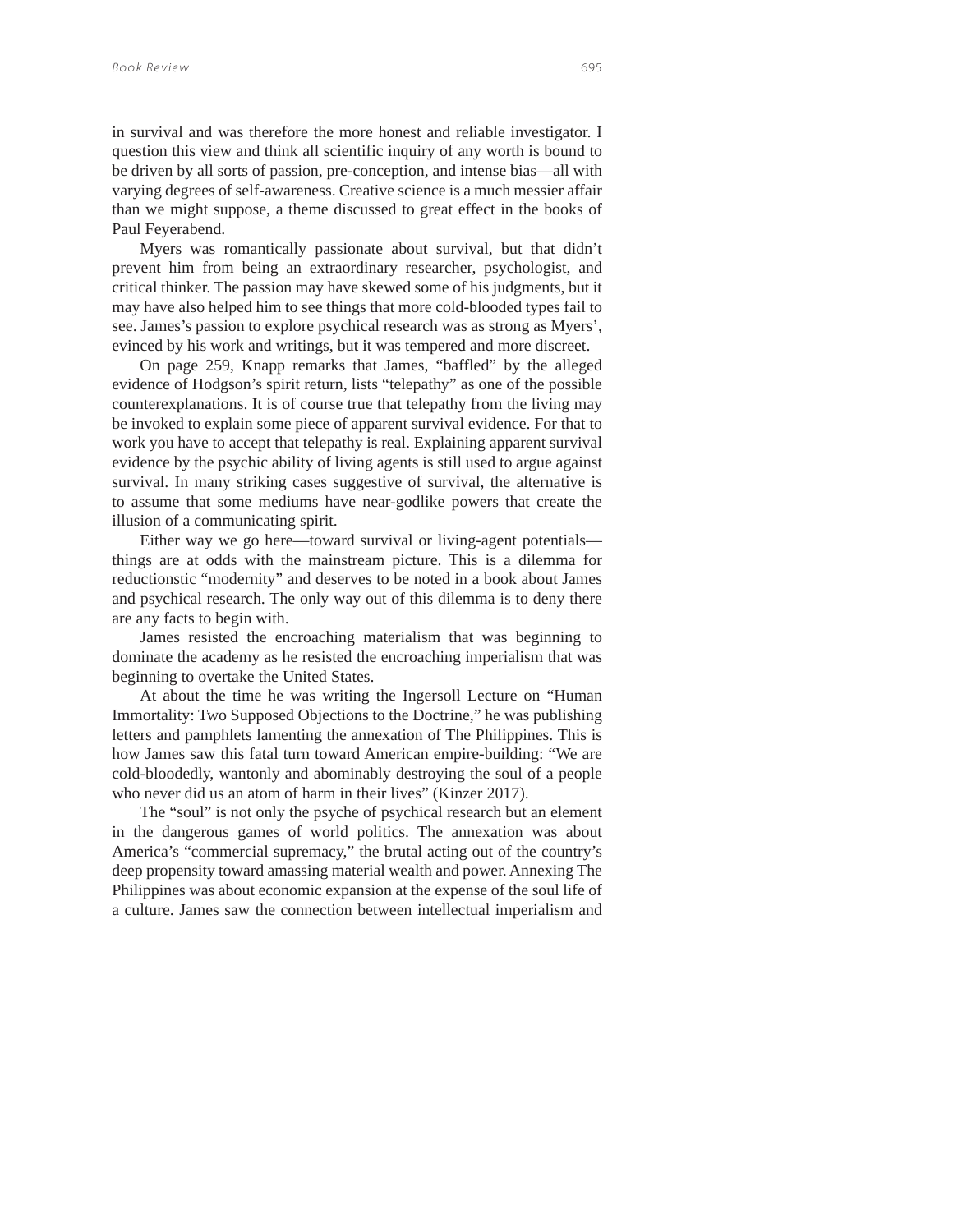economic imperialism. As the American empire grew to its present status, the words quoted above continue to apply.

I think it a mistake to downplay the challenge of psychical research. For example, Knapp focuses with great energy on James's skeptical (in the classic sense) treatment of the Hodgson-persona survival case. But he is silent about another Hodgson case, this time one that Hodgson worked on when he was alive. This case involved Mrs. Piper and the *soi disant* excarnate George Pellew. This is a particularly challenging case to afterlife dismissers.

In the words of Hodgson:

I may say generally that out of a large number of sitters who went as strangers to Mrs. Piper, the communicating G. P. has picked out the friends of G. P. living precisely as the G. P. living might have been expected to do. Thirty cases of recognition out of at least 150 who had sittings with Mrs. Piper . . . and no case of false recognition. (Hodgson 1897–1898)

The George Pellew persona recognized and interacted with all thirty people that the living GP knew, leaving them convinced they were intereacting with a deceased man they knew in life. This is a very difficult case to explain away. So it is not surprising that Knapp does not confront the challenge.

Strangely, the author has written a book about psychical research but shows limited interest in the subject, except as a way to discuss his version of an abstraction about evenhandedness that dominates his narrative. Meanwhile we get a skewed picture of James, forever dawdling indecisively on the edge of conviction. What I see is the nimble and multifaceted way that James thought, maintaining a truly skeptical suspense, neither in the end dismissing nor fully accepting Hodgson's survival. This position starkly differs from uninformed dismissal, the standpoint of the "educated" classes today.

In addition to the trance personality producing what seems like evidence for survival, it may also have other functions no less significant such as wisdom and therapeutic talent. "Rector," one of Mrs. Piper's controls, seems in wisdom and gravitas to surpass the normal Mrs. Piper. James wrote of Rector as the

extraordinarily impressive personality which he unquestionably is. He has marvelous discernment of the inner states of the sitters whom he addresses, and speaks straight to their troubles as if he knew them all in advance. (Murphy & Ballou 1960:114)

Where did this high order performance originate? Was it a discarnate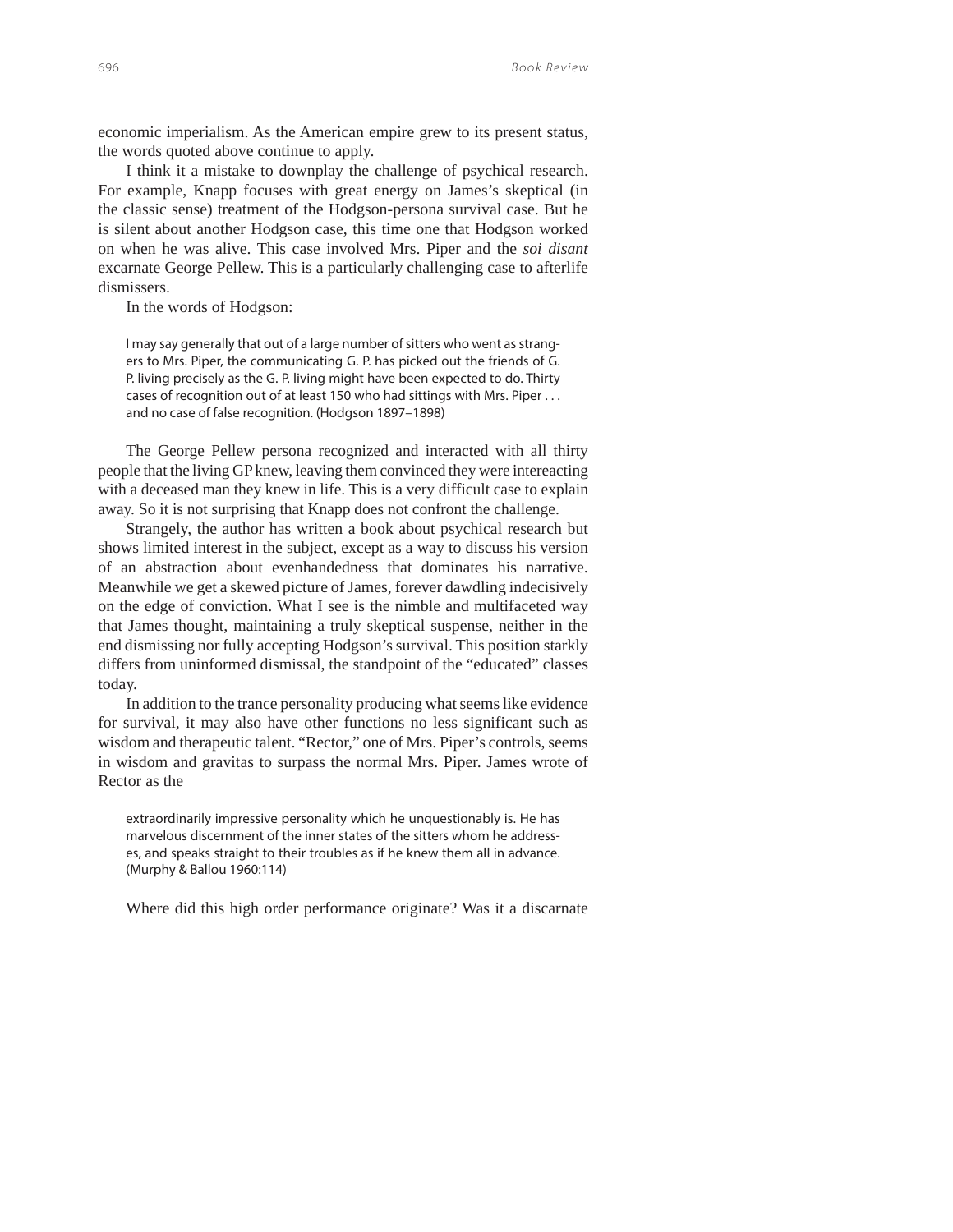agent or Mrs. Piper's subliminal genius-playwright? This forces a choice between two alternatives, neither of which is palatable to reductionist tastes. Either her performance provides evidence for survival or evidence for latent mental capacities that transcends anything hinted at by physicalist views of human personality. This is a point about James and psychical research that deserves to be underscored; it represents a huge challenge to a metaphysically reductive modernity.

Knapp touches on an important theoretical point, James's transmission theory of mind (also referred to as the "filter theory"). He recounts the modern history of this conception,



citing F. S. Schiller and Kant as predecessors. However, after summarizing the idea used in James's lecture on immortality, Knapp states that it is "atrociously bad" and does away with it in a few sentences (p. 274). He has two objections. The argument "is circular because it assumes a noncorporeal mind exists." This completely misunderstands James's point. He was not trying to prove that a "non-corporeal mind exists." It was about the possible types of relationship between mind and brain, and assumes only that we have minds and brains.

There are two ways to explain the mind–brain connection. In one, we suppose the mind is somehow a physical byproduct of the brain; in the other, we suppose that the brain transmits, detects, or filters—but does not create—our mental experience. James suggests that the brain is an organ of transmission, not of production; this allows for, but does not prove, survival of individual consciousness. It is also consistent with paranormal, ecstatic, and mystical data, according to James. It saves the phenomena. If we embrace the "production" model, however, whole dimensions of human experience are logically invalidated, and ought not to exist. James's theory was both radically empirical in spirit and radically democratic in its openness to diversity.

As for the second point, according to Knapp, the transmission theory is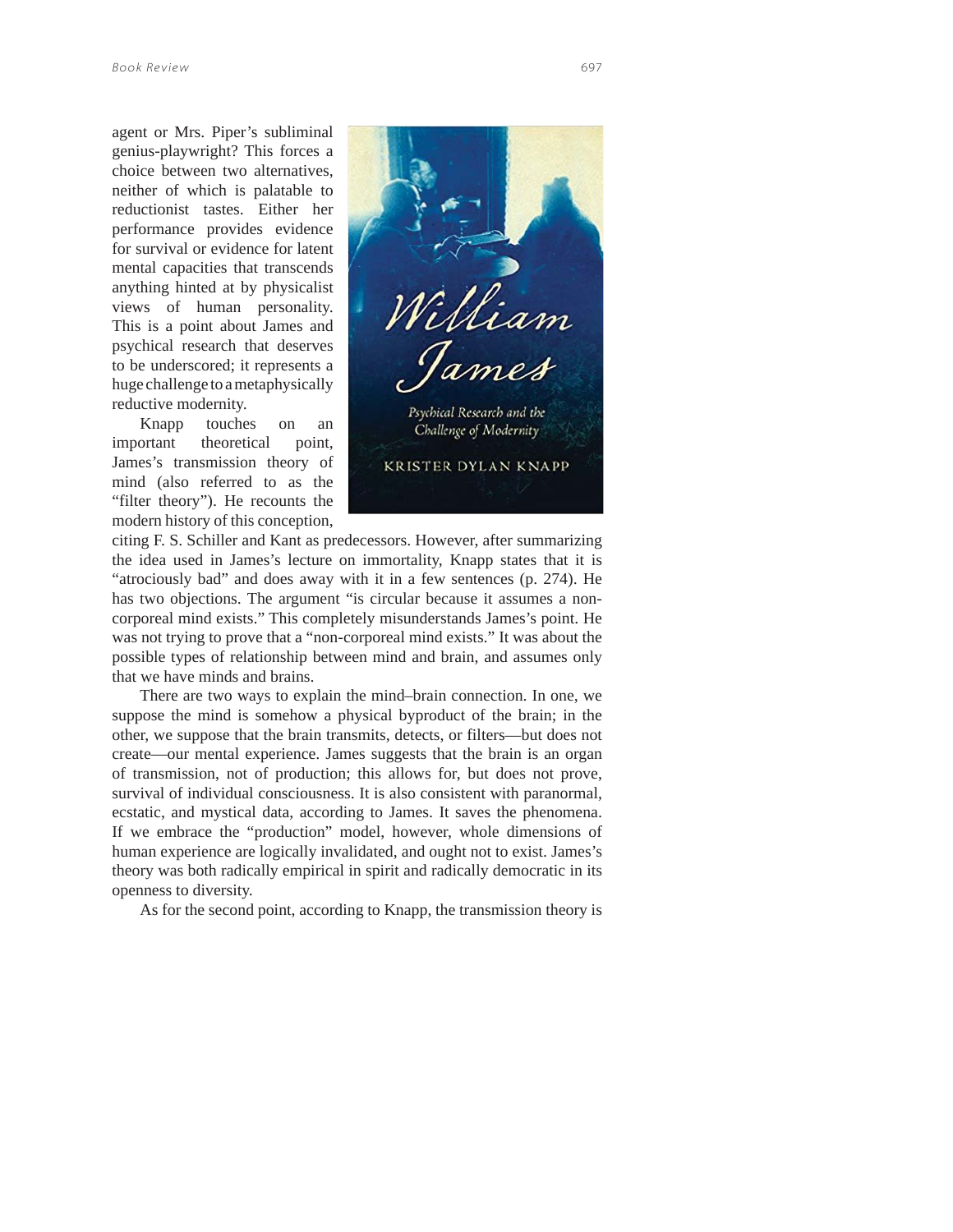"essentialist because it assumes that noncorporeal mind enjoys a superior ontological status to that of the material brain"(p. 274). "Essentialist"—I have no idea what it means in this context. "Noncorporeal mind"? Is there such a thing as *corporeal* mind? "Enjoys superior ontological status?" Has causal powers? Knapp seems to object to the idea that minds actually make things happen. But we all know they do. For example, Knapp used his mind to formulate his critique of James's model and then write about it. How can we do philosophy (or history), without using and presupposing the existence of our minds?

James's transmission model of mind and brain has the virtue of being as logically plausible as the idea that matter can produce mind from utterly unmindlike physical stuff. James's purpose is modest but essential; it is meant to show how survival of consciousness may be possible. The "production" model pretty much makes it impossible.

Knapp is helpful in expounding some of James's contributions to the modern discovery and theorization of the marginal, extended, multiple, unconscious, subconscious, and subliminal mind. He is particularly good at unearthing the inchoate proliferation of terms and phrasings for the new ideas that James was struggling to articulate. However, regarding the transmission model, which begins to make sense of higher forms of consciousness, the paranormal, mystical, and ecstatic, so central to William James's deepest interests, Knapp's "critique" completely misses the mark. As to psychical research, the treatment is not just spotty and incomplete, it distorts by *focusing exclusively* on the winding dialectic of James's hesitations and demands for more evidence, and by actively excluding any discussion of the strongest evidence.

I was uneasy with Knapp inserting talk of *fideism* into his description of James's epistemic stand. Fideism is in the main a religious doctrine claiming that something called "faith" is needed to apprehend transcendent truths, *not* science, fact, or experimentation. James was a pragmatist and a voluntarist, and interested in all sorts of transcendence; but he was adamant about the need for facts; and as a radical empiricist, the whole range of human experience was for him fair game. James was a pioneer in the phenomenology of religious experience and was interested in the psychology of belief, but he never relied on faith to draw conclusions. Fideism is the wrong term here, with its implied unscientific religiosity.

On the afterlife question, my picture of James's views does not coincide with the author's. In his last report, James runs through various subtle but opposing arguments about survival, and then says that the point of his exercise was